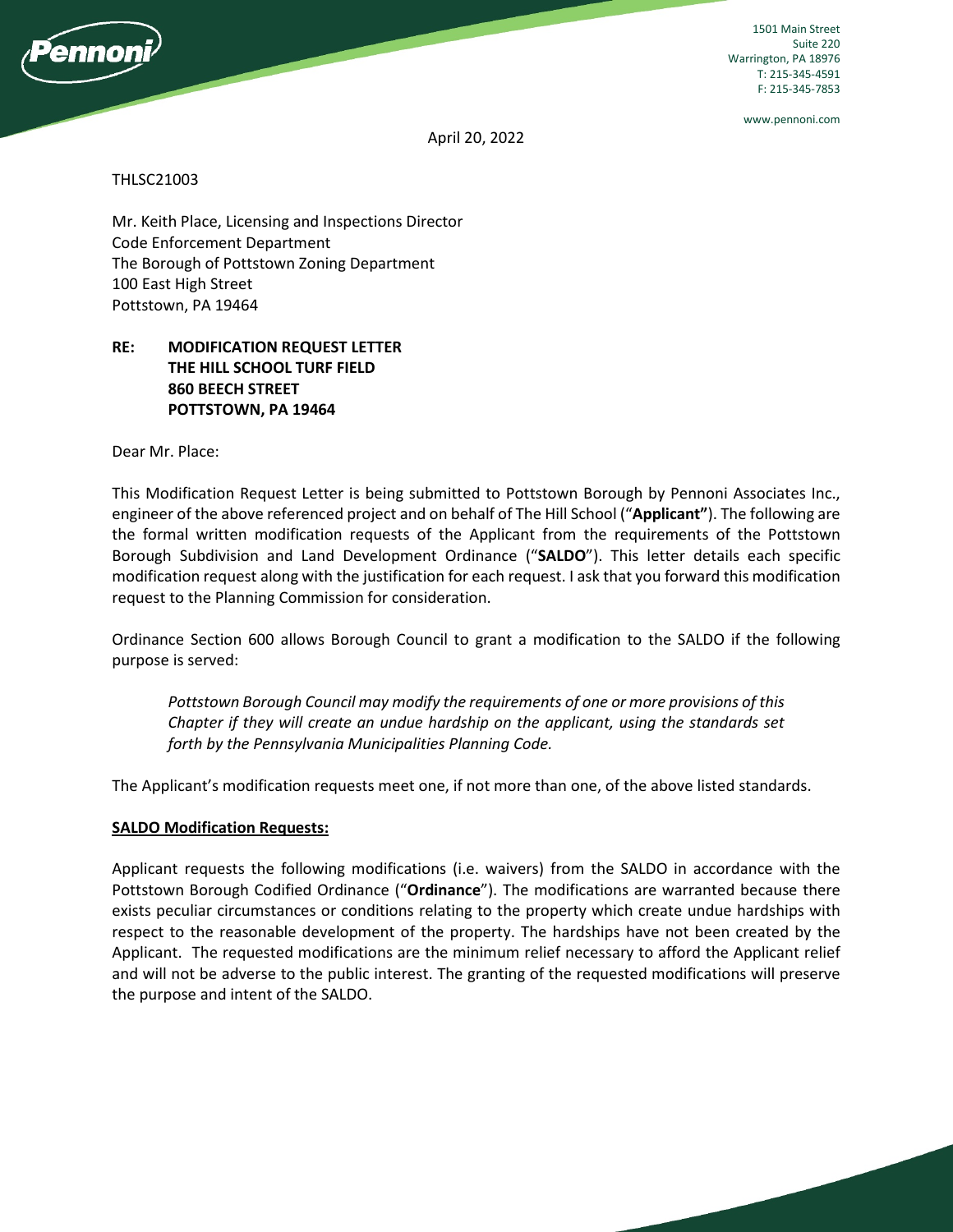*1.* **§202** – *Any applicant who seeks to subdivide or develop land must begin the process by submitting a preliminary plat to the Borough Zoning Officer.* 

**A waiver from this section to submit a preliminary plat is respectfully requested. The application is for a Minor Land Development submission and the plans have been prepared to meet the preliminary and final SALDO requirements.** 

*2.* **§400.2.C.** – *Show all existing underground features on the parcel, including but not limited to:*  1. *Sanitary sewer lines and water lines.* 

> *(a) If any existing lines are to be abandoned, plans shall clearly note the following: "Any existing sewer or water lines to be abandoned, or any services which may have been previously abandoned not in accordance with the Authority standards, shall be cut and capped at the mains as per Pottstown Borough Authority specifications." (b) Existing sewer and water lines to existing buildings that are to remain shall be verified as single and separate services with the appropriate Authority and the results noted on the plan.*

*2. Stormwater drainage.* 

**A waiver from this section to show all existing underground features on the parcel is respectfully requested. The area of proposed development is approximately 4 acres and the lot area in which the development is occurring is over 80 acres. Utilities in the vicinity of the development have been shown for design and coordination purposes.**

**3. §400.3.A.** – *Show physical features and topography on the property surrounding the subject parcel for a distance of 100 feet, unless a greater distance is deemed necessary by the Zoning Officer because of unconventional topographic conditions.*

**A waiver from this section to show physical features and topography 100' beyond the parcel is respectfully requested. The area of proposed development is approximately 4 acres and the lot area in which the development is occurring is over 80 acres. Physical features and topography in the vicinity of the development have been shown for design and coordination purposes. An overall site plan has been included with the submission and shows topography, buildings, and roads within and directly adjacent to the parcel.** 

*4.* **§400.5.A** – *Certification of a "Phase One" Environmental Site Assessment shall be attached in accordance with ASTM (American Society for Testing and Materials) standards.* 

**A waiver from this section to require a "Phase One" Environmental Site Assessment is respectfully requested. Phase One Environmental Site Assessments are meant to identify the potential for contamination of a site by hazardous or toxic materials and to identify other possible environmental constraints on the site. The Hill School was founded in 1851 and the need for a phase one for this property is not warranted.**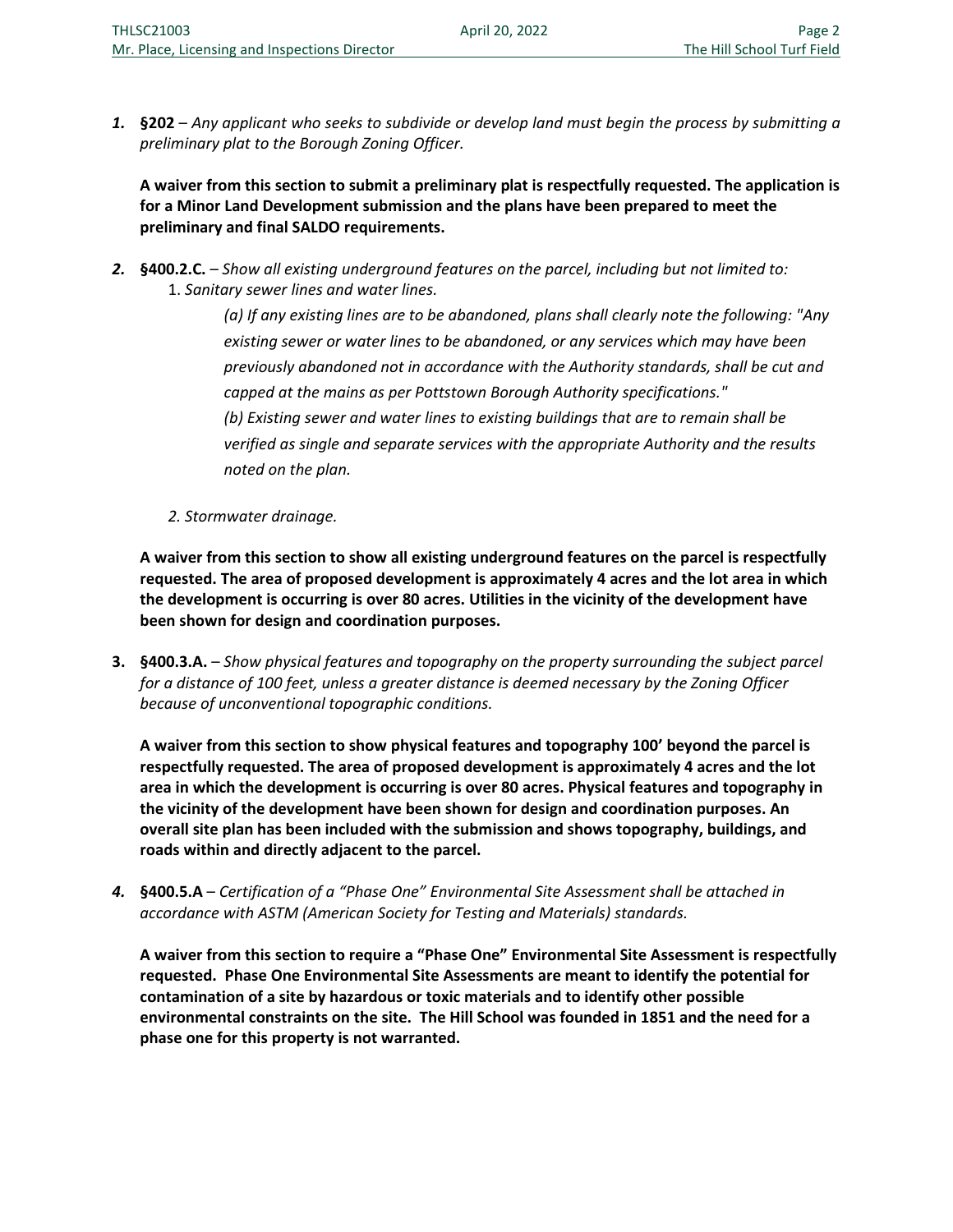*5.* **§A400.** – *The plan shall be submitted as directed herein and shall show or be supplemented by the following information.* 

**A waiver from this section to submit a Preliminary Plan for review is requested. The applicant is requesting to submit a Preliminary/Final Minor Land Development Plan in lieu of a Preliminary Land Development Plan, and in accordance with the requirements set forth in the SALDO and relevant Appendices.** 

*6.* **§A401.8.** – *The names of all abutting subdivisions, developments, or landowners, with deed book, volume, and page numbers where recorded.* 

**A waiver from this section to provide abutting property information is respectfully requested. The area of proposed development is approximately 4 acres and the lot area in which the development is occurring is over 80 acres. The proposed development is located within an existing sports complex in an area of the school campus that is not adjacent to abutting parcels.**

*7.* **§A402.1.** – *Within 100 feet of any part of the land being subdivided or developed: the location, names, width, radii, curbs, sidewalks, and surface conditions of existing streets and alleys; the location and dimensions of existing rights-of-way and easements; the location of watercourses, floodplains, floodways, sanitary sewers, storm drains and catchments, utilities above and below ground; the location and width of existing curb cuts and/or driveways; the location of any zoning district boundary, municipal or county boundary, or recreational area; and other similar features.* 

**A waiver from this section to show these features within 100' of the proposed development is respectfully requested. The area of proposed development is approximately 4 acres and the lot area in which the development is occurring is over 80 acres. Physical features in the vicinity of the development have been shown for design and coordination purposes.** 

*8.* **§A402.2.** – *Within 100 feet of any part of the land being subdivided or developed: contour lines and elevation data; the location of existing structures and their use; parking areas; and, significant landscape features.* 

**A waiver from this section to show these features within 100' of the proposed development is respectfully requested. The area of proposed development is approximately 4 acres and the lot area in which the development is occurring is over 80 acres. Physical features in the vicinity of the development have been shown for design and coordination purposes.** 

**9. §A403.6.** – *Existing and proposed sewer lines, water lines, fire hydrants, utility transmission lines (above or below ground), culverts, bridges, railroads, watercourses, and other significant man-made or natural features. Any existing services to be abandoned or which may have been previously abandoned not in accordance with the Authority standards shall be clearly indicated on the plan. The plan shall be noted as required in §400, Subsection 2C1.* 

**A waiver from this section to show existing underground features on the parcel is respectfully requested. The area of proposed development is approximately 4 acres and the lot area in which the development is occurring is over 80 acres. Utilities in the vicinity of the development have been shown for design and coordination purposes.**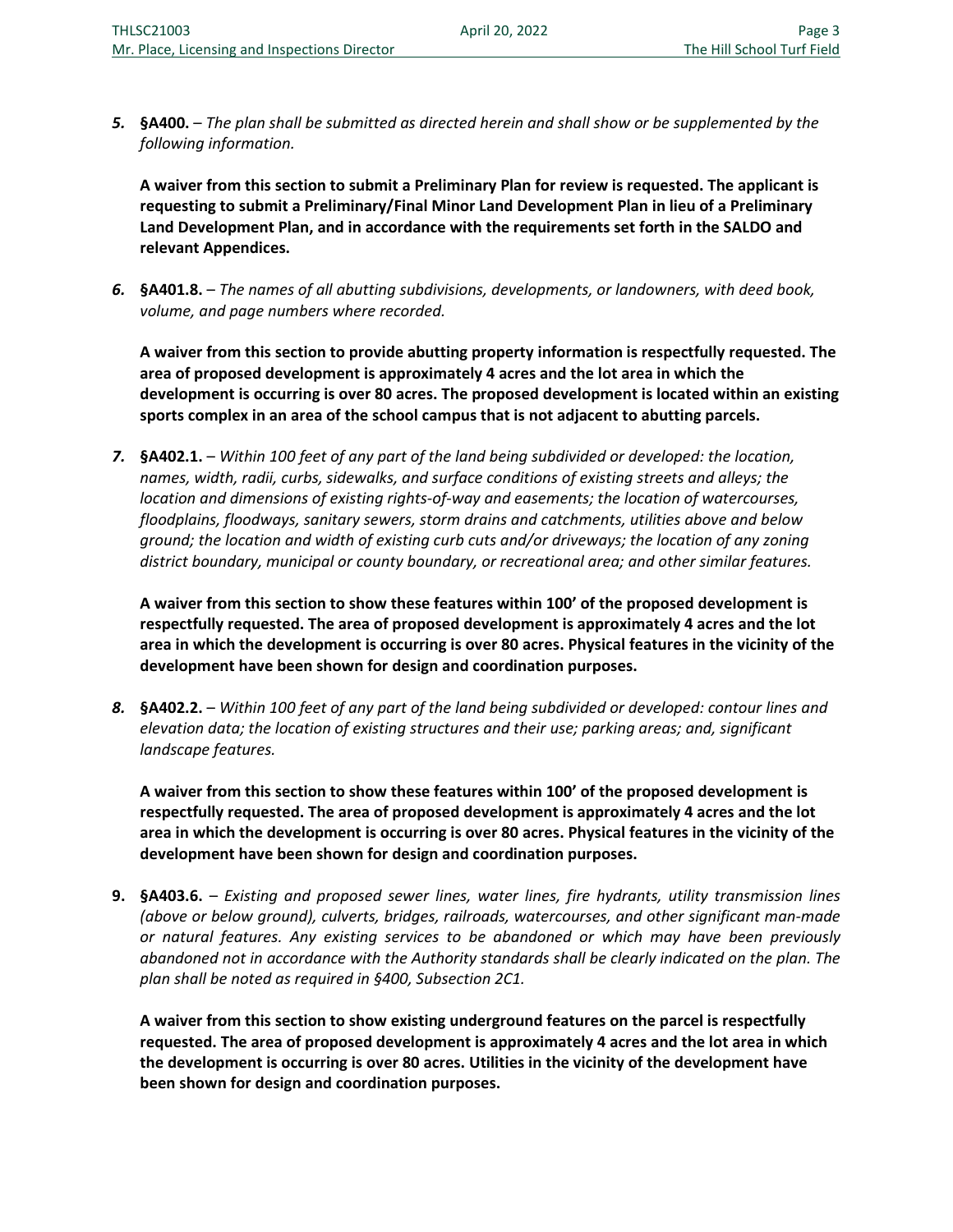*10.* **§A403.8.** – *Streets, including streets recorded but not constructed, on or abutting the tract, including names, right-of-way widths, cartway or pavement widths, radii, curb lines, sidewalks, and approximate grades.* 

**A waiver from this section to provide abutting street information is respectfully requested. The area of proposed development is approximately 4 acres and the lot area in which the development is occurring is over 80 acres. The proposed development is located within an existing sports complex in an area of the school campus that is not adjacent to abutting streets.** 

*11.* **§A403.12.** – *Existence and location of identified "recognized environmental conditions" per the standards of the American Society of Testing and Materials E 1527-00. If a Phase One Environmental Site Assessment has not been performed, such an assessment will be included with the application. (This requirement may be waived in the case of an application for a single-family dwelling.)* 

**A waiver from this section to require a "Phase One" Environmental Site Assessment is respectfully requested. Phase One Environmental Site Assessments are meant to identify the potential for contamination of a site by hazardous or toxic materials and to identify other possible environmental constraints on the site. The Hill School was founded in 1851 and the need for a phase one for this property is not warranted.** 

*12.* **§A404.1.** –*The total tract boundary lines of the area being subdivided or developed with accurate distances to hundredths of a foot and bearings to nearest 15 seconds. These boundaries shall be determined by accurate survey in the field, which shall be balanced and shall close with an error of closure not to exceed one foot per 10,000 feet; provided, however, the boundary(s) adjoining additional un-platted land of the sub-divider, for example, between separately submitted final plan sections, are not required to be based upon field survey, and may be calculated. These closure computations shall accompany the final plan. The location and elevation of all boundary lines or perimeter monuments shall be indicated, along with a statement of the total area of the property being subdivided or developed.* 

**A waiver from this section to provide abutting property boundary information is respectfully requested. The area of proposed development is approximately 4 acres and the lot area in which the development is occurring is over 80 acres. The development does not propose a subdivision and is located within an existing sports complex in an area of the school campus that is not adjacent to abutting parcels. Changes or impacts to the existing property boundary are not proposed with this development.** 

- *13.* **§A404.2.**  *The layout of streets, alleys, crosswalks, sidewalks, and public trails, including the names and widths of cartways and ultimate rights-of-way. The following data for the cartway centerlines and right of-way lines of all recorded, except those that are to be vacated, and/or proposed streets, and for the right-of-way lines of all existing streets within the property* 
	- *The length, in feet and hundredths of a foot, of all straight lines; and the length of arc and radius in feet and hundredths of a foot, and the delta angle in degrees, minutes and seconds. Where the line extended from the end of a curve is not tangent to the curve the chord, bearing and distance shall be indicated.*
	- *The width of the cartway, right-of-way and, if required, ultimate right-of-way, in feet and tenths of a foot.*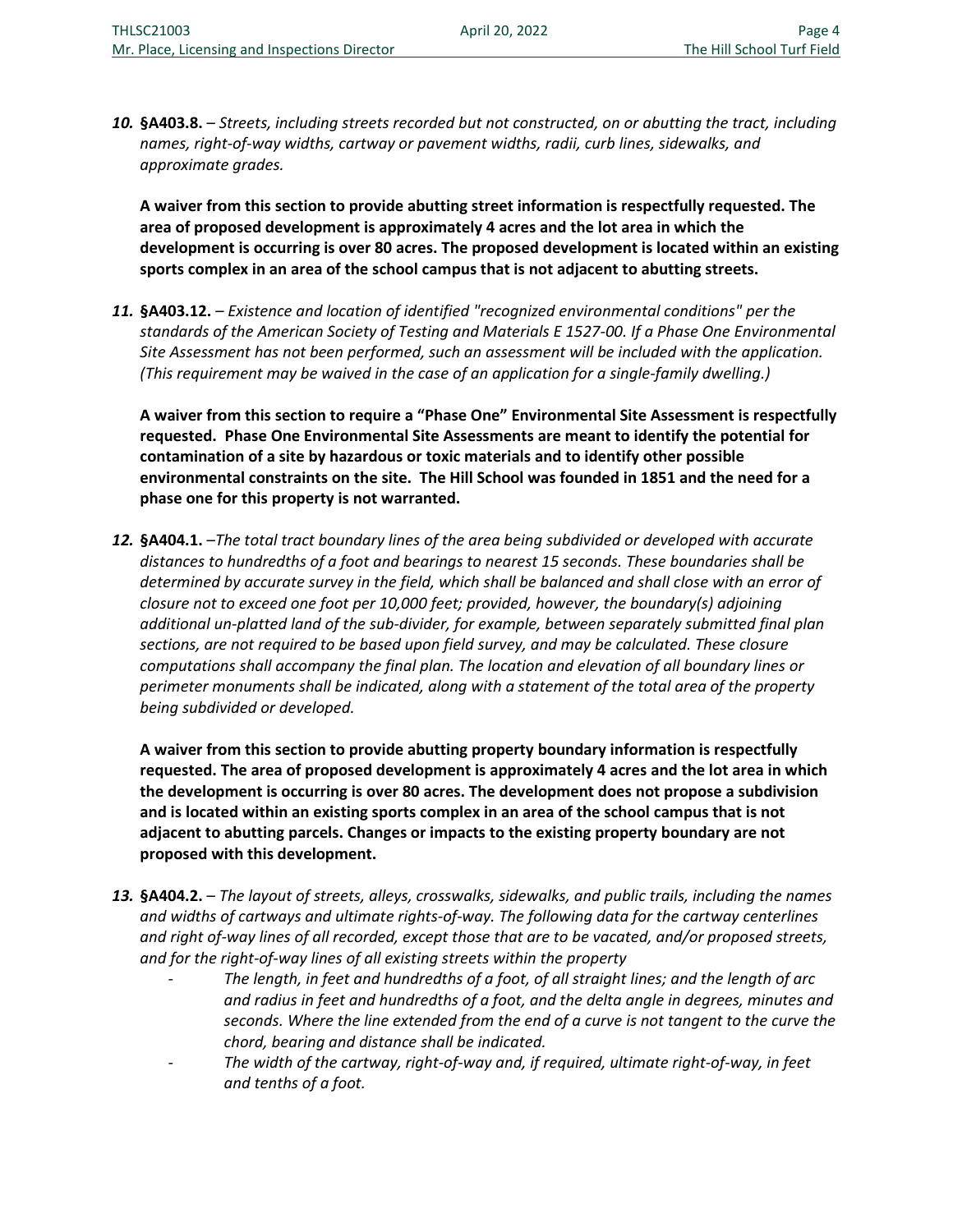**A waiver from this section to provide layout of streets, alleys, etc. is respectfully requested. The area of proposed development is approximately 4 acres and the lot area in which the development is occurring is over 80 acres. The proposed improvements are in an area of the school campus that is not adjacent to streets. Changes or impacts to the existing streets are not proposed with this development.** 

*14.* **§A404.21.** –*Stormwater runoff calculations for the entire site and the location, layout and elevations for any detention facilities or collection and conveyance facilities. See the Borough of Pottstown Stormwater Management Ordinance for additional criteria.* 

**A waiver from this section to require stormwater calculations for the entire site is respectfully requested. The area of proposed development is approximately 4 acres and the lot area in which the development is occurring is over 80 acres. Stormwater calculations are being provided for the areas impacted by the project.** 

*15.* **§A405.1.** –*The plan scale shall be no smaller than one inch equals 100 feet. The plan shall be prepared with a standard engineer's scale suitable to the size of the parcel and the required plan details.* 

**A waiver from this section to provide drawing scales no smaller than one-inch equals 100 feet is respectfully requested. The area of proposed development is approximately 4 acres and the lot area in which the development is occurring is over 80 acres. Overall site plans have been included in the plan set to clearly show the location of the proposed development in reference to the overall property.** 

*16.* **§503.1.** – *Total Number. The total number of trees required by this chapter shall be determined by computing the number of trees needed for street frontage, parking lots, and open space, and adding the results. When the sum results in a fraction, the fraction shall be rounded up to the next higher whole number. Existing trees more than three inches in caliper may be counted toward the total.* 

**A waiver from this section to provide the total number of trees required is respectfully requested. The area of proposed development is approximately 4 acres and the lot area in which the development is occurring is over 80 acres. The project is proposing a new turf field at the location of an existing field and associated improvements. The area to the south and west has existing vegetation onsite.** 

*17.* **§A503.4.E.** – *Steep slopes in excess of 20 percent as measured at 2 foot intervals for a cumulative grade change of 6 feet.* 

**A waiver from this section to protect slopes in excess of 20 percent is respectfully requested. Manmade slopes along the southern corner of the property were constructed with previous site improvements and will be disturbed for the construction of the proposed development.**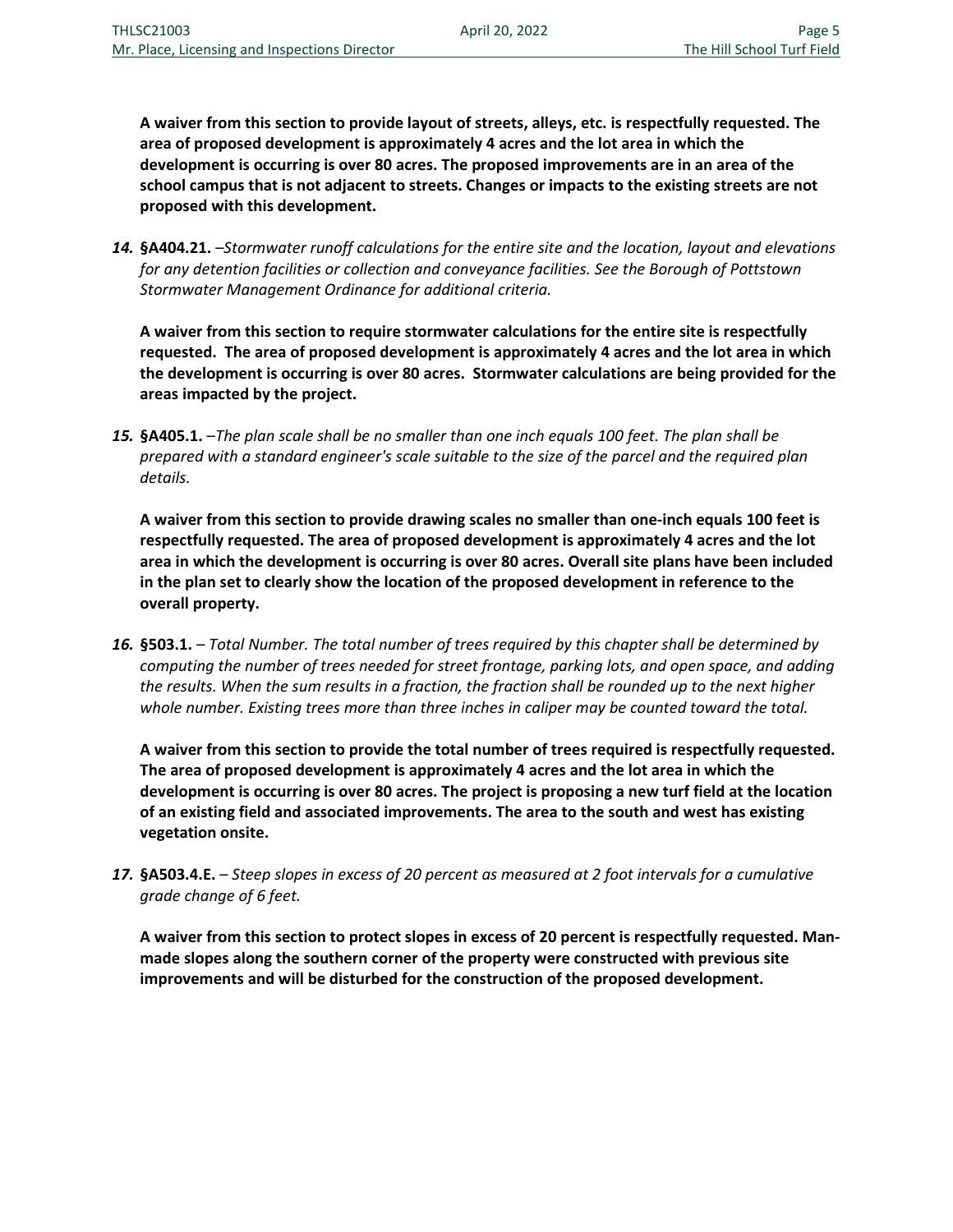*18.* **§504.** – *In areas of any developed lot where there are no buildings, one shade tree shall be provided for every 8,000 square feet of total lot area. This shall be in addition to trees required for street frontage and parking lots.* 

**A partial waiver from this section to provide shade trees for the parcel, beyond the project limits, is respectfully requested. The overall parcel area is 80.33 acres and the area of development for the proposed project is approximately 4 acres. Based on the project limits, this section would require approximately twenty-two (22) shade trees.** 

**Twenty-two (22) shade trees are proposed near the proposed basin and along the edge of the project limits adjacent to an existing wooded area. Landscaping is proposed within select areas of the proposed improvements where feasible. Existing vegetation is located along the south and west side of the development.** 

*19.* **§A504** – *Open space and recreational facilities.* 

**A waiver from this section to provide open space is respectfully requested. The development is located on a private campus that is secure and not intended to be readily accessed by the general public.**

### **20. §505.** – Street Trees

*1. Except as modified by Chapter 25, Trees, of the Code of Ordinances of the Borough of Pottstown, as amended, shade trees shall be provided along street frontage as follows:* 

| Street Frontage(feet) | Number of Trees                                          |
|-----------------------|----------------------------------------------------------|
| Less than 40          | 1 tree minimum                                           |
| 40 to 59              | 2 trees minimum                                          |
| 60 or more            | At least 3 trees, with a minimum of 1 tree every 30 feet |
|                       | with an average spacing of at least 1 tree every 30 feet |

*2. Wherever possible, there shall be a planting strip in accordance with § 202, Specifications for Sidewalks and Curbs, of Subpart 2A, Construction and Maintenance Standards of Sidewalks and Curbs, Part 2, Sidewalks, Chapter 21, Streets and Sidewalks. If the construction and installation of a planting strip in accordance herewith is not possible, then individual tree wells shall be created in accordance with § 206, Street Tree Wells, of said Chapter 21.* 

**A waiver from this section to provide street trees is respectfully requested. The area of proposed development is approximately 4 acres and the lot area in which the development is occurring is over 80 acres. The proposed development is located within an existing sports complex in an area of the school campus that is not adjacent to abutting streets.**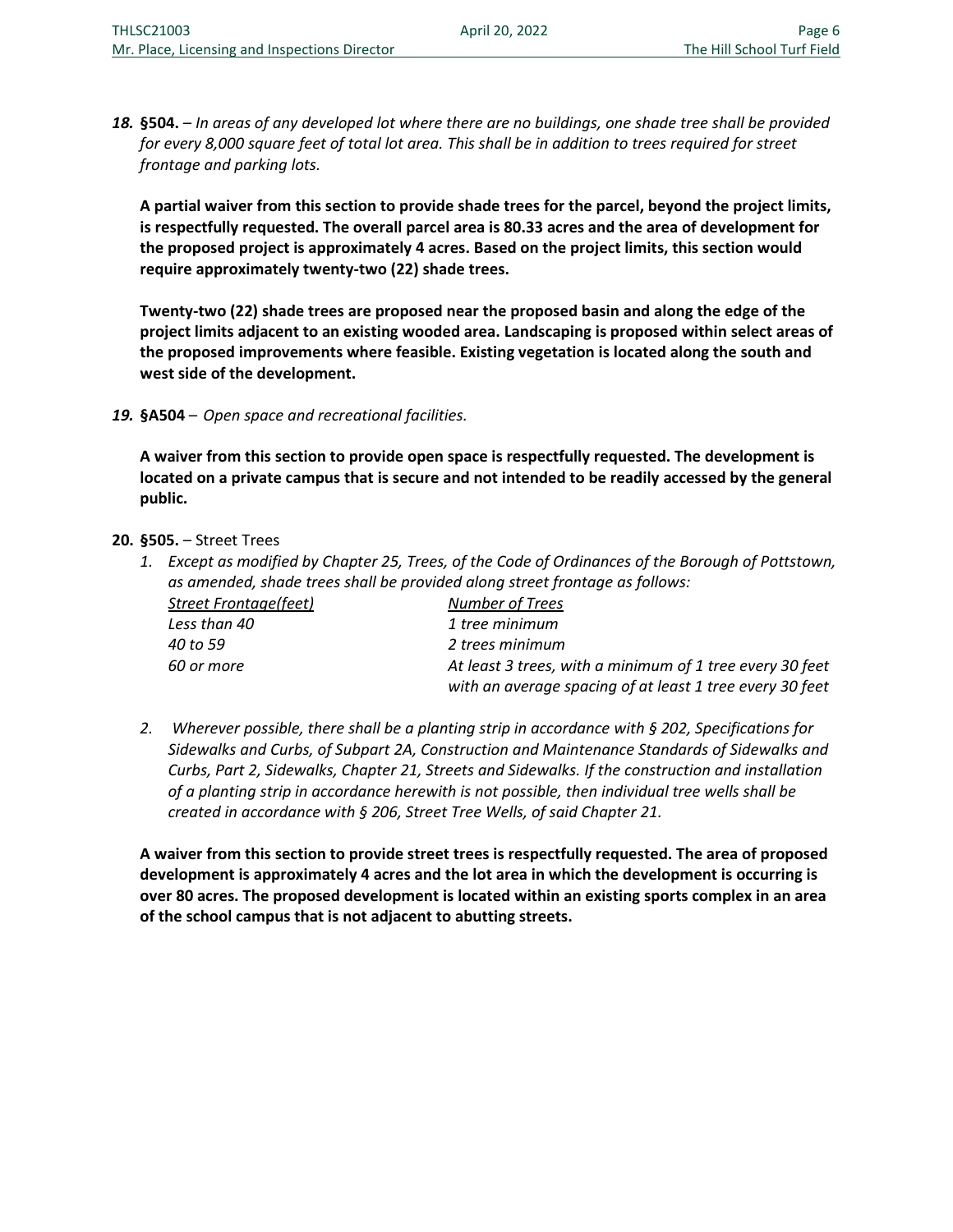# *21.* **§510.** – Screening

- *1. Just as individuals have goods and chattel that we put out of sight in closets and storage rooms, outdoor storage areas should also be removed as much as possible from public view. Therefore the following uses must be screened with a fence or wall:* 
	- *A. Storage areas, including trash storage.*
	- *B. Utility substations.*
	- *C. Mechanical equipment.*
	- *D. Loading areas and parking area adjacent to streets.*
- *2. Fences or walls shall be constructed of the following materials:* 
	- *A. Brick.*
	- *B. Stone.*
	- *C. Wood.*
	- *D. Concrete-based stucco.*
	- *E. Wrought iron.*
	- *F. Vinyl designed to look like wood.*
- *3. Fences shall be higher than the materials being screened, other than buildings. Fences shall have a minimum height of four feet. Although trees, shrubs and other landscaping are encouraged, they may not be used to substitute for fences.*

**A waiver from this section to include screening is respectfully requested. The area of proposed development is approximately 4 acres and the lot area in which the development is occurring is over 80 acres. The proposed improvements are in an area of the school campus that is not adjacent to neighbors.** 

- *22.* **§511.**  Buffering
	- *1. To protect residential areas, buffering shall be provided where any nonresidential use abuts a residential use or where the following districts abut any other district:* 
		- *A. Heavy Manufacturing.*
		- *B. Gateway.*
		- *C. Business Campus.*
		- *D. Highway Business.*
		- *E. Office Industrial.*
	- *2. Buffering shall consist of either:* 
		- *A. Fences between four feet and five feet in height and constructed of the following materials:* 
			- *1. Brick.*
			- *2. Stone.*
			- *3. Wood.*
			- *4. Concrete-based stucco.*
			- *5. Wrought iron.*
			- *6. Vinyl designed to look like wood.*

*B. A landscaped strip at least 15 feet wide planted with deciduous and evergreen trees and shrubs. At the time of installation, shrubs will have a minimum height of three feet and an expected height at maturity of at least six feet. There should be sufficient planting so there are no unobstructed openings wider than four feet. At least 50% of the trees and 75% of the shrubs shall be evergreen species.* 

**A waiver from this section to include buffers is respectfully requested. The area of proposed development is approximately 4 acres and the lot area in which the development is occurring is**